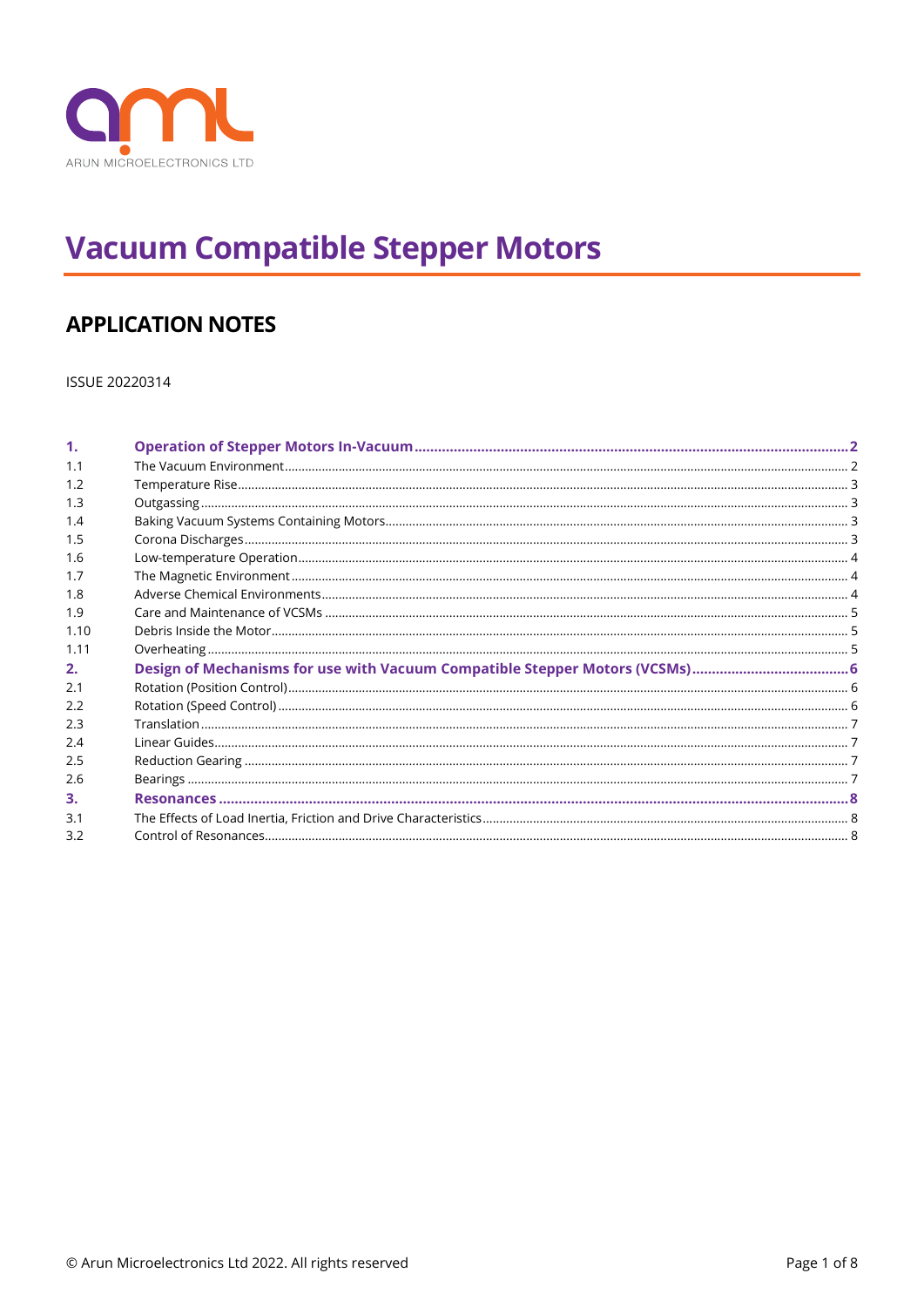# <span id="page-1-0"></span>**1. Operation of Stepper Motors In-Vacuum**

It is assumed that the reader is familiar with the production of UHV and the handling of UHV components.

This note does not attempt to describe the theory of operation of hybrid stepper motors.

### <span id="page-1-1"></span>**1.1 The Vacuum Environment**

The successful application of vacuum stepper motors requires an appreciation of their thermal and mechanical properties. Compared to motors operated in air, the available cooling means for motors in vacuum are much less effective, and until the development of the B-series motors continuous operation was difficult to achieve.

Operation at low temperature improves the outgassing performance of motors. For this reason, minimum running times and motor currents should always be pursued. Selection of the largest motor possible for the application will result in longer running times, lower motor temperature and lower outgassing. This is because of the larger mass and higher efficiency of larger motors.

Stepping motors only perform useful work while the load is moving. This may only be for a period of a few milliseconds for each step. If the SMD3 stepper motor drive is used, acceleration current is applied immediately when the motor starts moving. When the motor stops after the deceleration, two additional states must be traversed before the acceleration current is reduced to hold current [IH]. First, a configurable delay [PDDEL] during which acceleration current continues to be applied (called 'standstill' state), followed by a configurable delay [IHD] during which acceleration current is reduced to hold current (called 'going to standby' state). If your application allows it, set [PDDEL], [IHD] and [IH] to zero in order to reduce run current to zero as quickly as possible after stopping which minimises motor temperature rise. See the SMD3 user manual for further information.

At low speeds, the torque of a motor is roughly proportional to the phase current but the motor power is proportional to the square of the current. Where the load inertia dominates the dynamics of the system it is often possible to reduce the phase current, provided the motor is accelerated more slowly.

Many applications that appear to require continuous running, for example, substrate rotation for ensuring uniformity of deposition or implantation, can be equally well performed by intermittent short periods of stepping at a low duty cycle. This will reduce the temperature rise.

Where intermittent motion is required, mechanisms should be designed with balanced loads whenever possible, to eliminate the torque required to hold them stationary. Alternatively, increase the static friction in the system or add reduction gearing so that the motor detent torque will hold position without power.

Maximum efficiency of AML motors is achieved between 500 Hz and 1 kHz full-step rate using the SMD3 drive.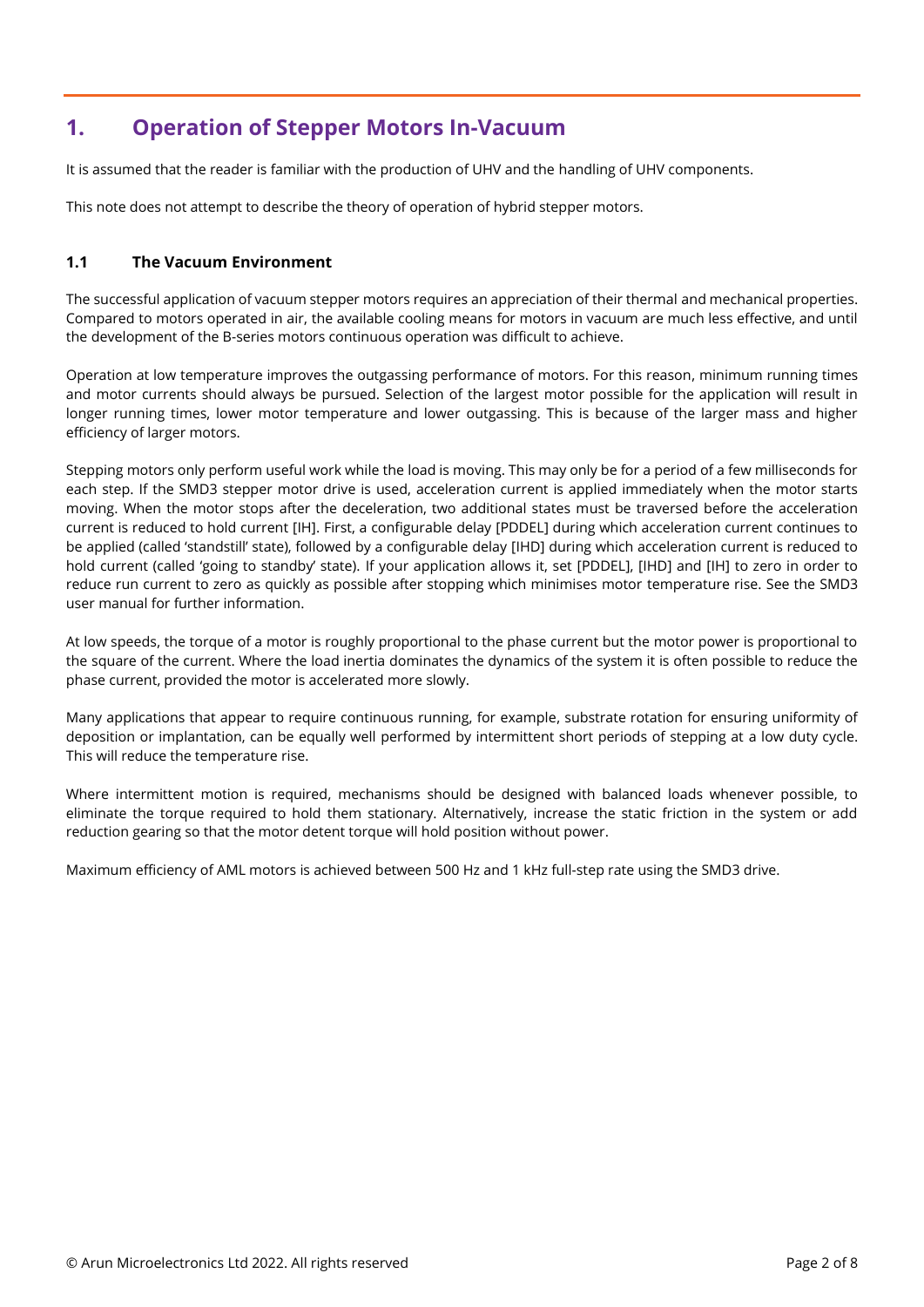## <span id="page-2-0"></span>**1.2 Temperature Rise**

The maximum recommended operating temperature of AML motors is 190 °C, as measured by the embedded Type-K thermocouple. Take care to ensure that any measuring equipment connected to the thermocouple is not affected by the high electrical noise environment within the motor during operation.

Irreversible deterioration of the winding insulation will begin to occur above 230 °C and the motor may subsequently produce larger amounts of gas, even at lower temperatures.

The temperature rise at step frequencies above 1 kHz will progressively reduce with a typical drive, which will be unable to establish the set phase current during the step period.

Continuous running with low outgassing can readily be achieved at medium phase currents. Run times at higher currents can be increased by additional heatsinking at the flanged end of the motor.

The predicted temperature rise will be increased if radiation from other sources within the vacuum chamber is incident on the motor. Screening may be necessary.

#### <span id="page-2-1"></span>**1.3 Outgassing**

Newly installed motors will outgas, mainly due to water-vapour retention in polyimide. As this material is microporous the water is released rapidly and the rate will subside after a few hours. The rate may be accelerated by running the motor to self-heat it.

#### <span id="page-2-2"></span>**1.4 Baking Vacuum Systems Containing Motors**

Vacuum-baking of AML Motors at up to 200 °C is permissible, and a 24-hour bake at this temperature will normally reduce the outgassing to its minimum, provided there is pumping capacity of 100 litres at the site of the motor. Outgassing test chambers with limited conductance between measuring points will require baking for several days or weeks to fully outgas a motor.

Motors are typically operated at some distance from the chamber walls, which is where heat is applied and the bakeout temperature is most often controlled. If the thermal conductance from the chamber to the motor is low the motor may not reach the desired temperature. Fortunately, the motor thermocouple allows its temperature to be monitored and controlled to ensure adequate degassing.

If the temperature indicated by the motor thermocouple during bakeout is not high enough when the bakeout period is well advanced, it may be increased to 200 °C by using the SMD3 bake mode. This energises both phases and keeps the motor stationary in a half-step position. Phase current is modulated to achieve the programmed setpoint. Keeping the motor hot by this means while the rest of the vacuum system cools is recommended, as this will prevent condensation on the motor. This is important since the motor is likely to run hotter than the chamber in most applications.

Where internal infra-red heaters are used for bakeout, it is advisable to shield the motor from direct radiation and to achieve the desired temperature during bakeout by running the motor.

#### <span id="page-2-3"></span>**1.5 Corona Discharges**

Switch-mode stepper motor drives have source voltages of up to 100 V which may be sufficient to produce a discharge at high pressure. This is most likely to occur on adjacent pins of the feedthrough but un-insulated joins in the motor wiring or small holes in the insulation are other possible sites. The drive may not be protected against this type of discharge and may be damaged. The insulation material near a persistent discharge will progressively deteriorate.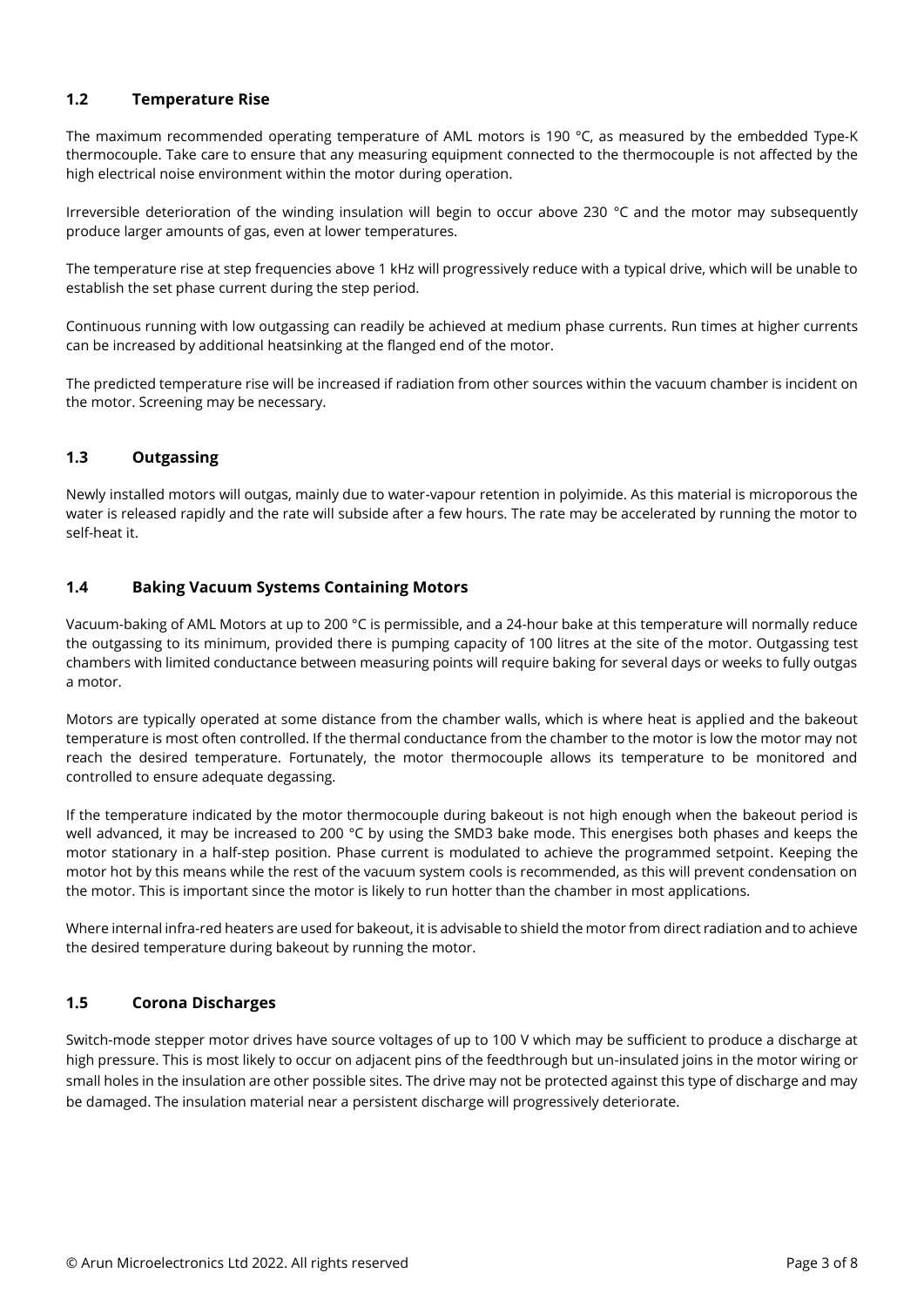#### <span id="page-3-0"></span>**1.6 Low-temperature Operation**

Standard AML motors are suitable for operation at −65 °C. Low-temperature versions are available, which are suitable for use at −196 °C. The leads of the motor will be very brittle at low temperatures and should not be allowed to flex. The normal mechanical and electrical properties of all materials are recovered on return to room temperature.

Because the resistance of the windings at low temperatures is small, the efficiency of the motor is much greater than at normal temperatures. A resistance of a few ohms should be connected in series with each winding, in order to present a normal load to the SMD3. Drives which are voltage sources and which rely solely on the resistance of the motor to define the phase current should not be used for low-temperature applications.

#### <span id="page-3-1"></span>**1.7 The Magnetic Environment**

Motors should not be operated in fields of greater than 50 millitesla (500 gauss), as this will affect the performance while the field is present. Fields significantly greater than this may cause partial de-magnetisation of the rotor, reducing the torque. Demagnetised motors can be restored by AML.

The leakage field of a motor is of the order of 1 microtesla (10 milligauss) at 10 cm from the centre of the motor in an axial direction and is present when the motor is not powered. During operation, an alternating component is added at the step frequency and its harmonics up to a few kHz. The field is easy to screen with Mumetal or similar high-permeability foil at the sides of the motor but is more difficult around the projection of the shaft. Early consideration of the interaction of stray fields on nearby equipment is recommended.

#### <span id="page-3-2"></span>**1.8 Adverse Chemical Environments**

AML stepper motors are specified for use in a clean UHV although they are often used in deposition systems. Where it is possible to screen the motor from the line of sight of the deposition source this should be done. Where chemical vapours are being used careful consideration of the effect on the motor materials will be required. AML are generally unable to answer on the effect of exotic chemicals but may be able to provide sample materials for test. The materials used, in approximate descending order of exposed surface area are:

Polyimide Diamond-like Carbon Stainless Steel (End Caps) 304L, 316L Silicon Steel Stainless Steel (Rotor Shaft) 1Cr18Ni9Ti Stainless Steel (Bearings) X65Cr13, X105CrMo17, X5CrNi1810 Neodymium Aluminium Alloy 6061 Poly Ether Ether Ketone (PEEK) 450G Alumina Ceramic Silicon Nitride Ceramic *(Hybrid Bearing Option)* Silver Fluorinated Ethylene Polymer (FEP) *Not used on radiation-hard motors* Copper Chromel/Alumel *Chromel and Alumel are registered trademarks of Hoskins Manufacturing Co.*

Bearing lubrication: NyeTorr® 6300 Ultra-low outgassing UHV grease.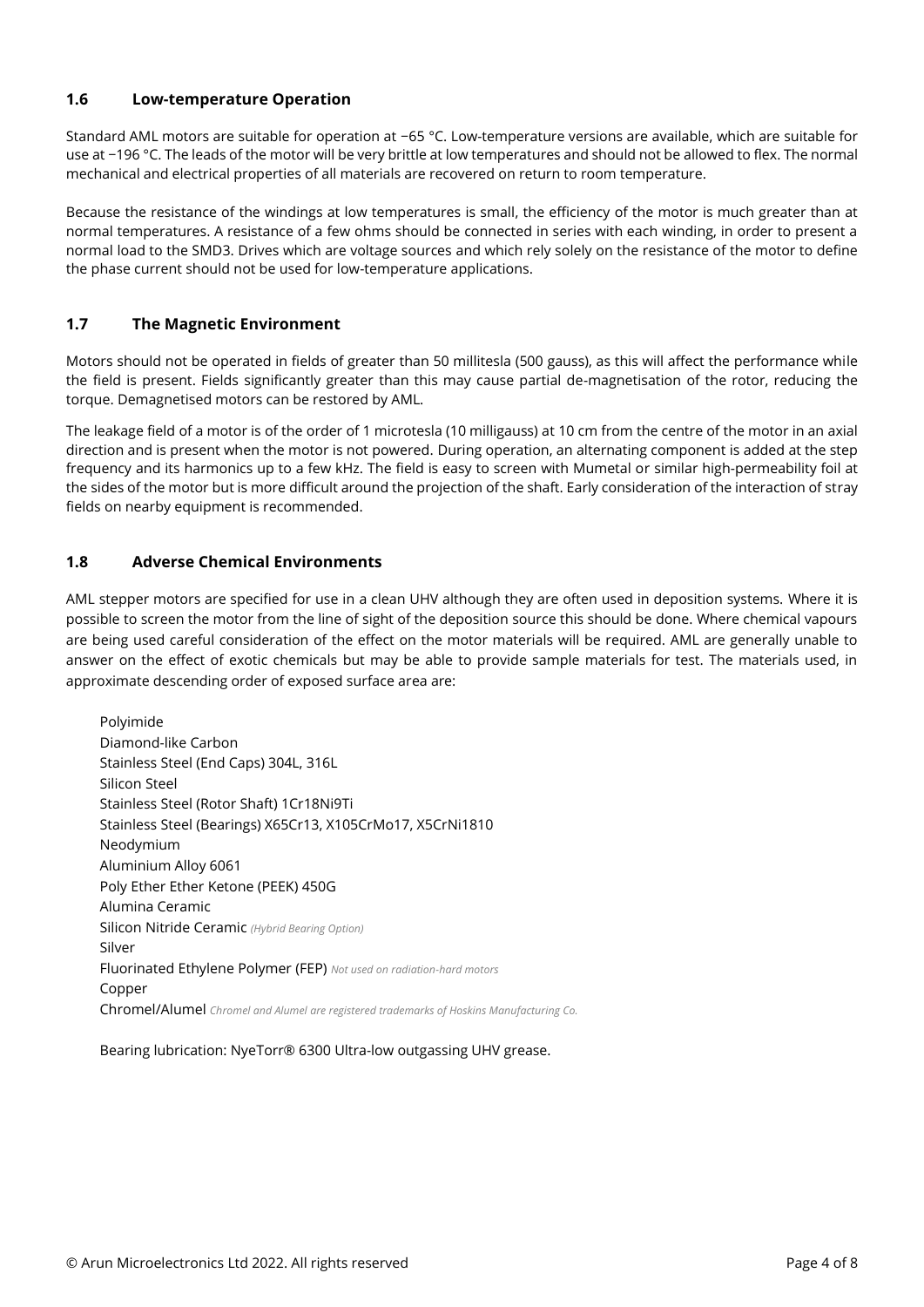### <span id="page-4-0"></span>**1.9 Care and Maintenance of VCSMs**

VCSMs are inherently robust and have only a single moving component consisting of a simple rotor assembly, supported on ball bearings. The maximum speed of this type of motor is very low so that the bearings have an extremely long predicted service life in vacuum. There are no commutators, slip rings or any other components having sliding contact between surfaces. Given reasonable care in handling there should be no need for any maintenance.

Stepper motors should not be disassembled as this partially demagnetises the permanent magnet in the rotor and permanently reduces the torque.

Vacuum motors must be de-magnetised before disassembly and cleaned and re-magnetised after repair. For these reasons, motors with faults will need to be returned to AML for repair. The following notes offer guidance on the avoidance of the most common problems and diagnostic advice.

#### <span id="page-4-1"></span>**1.10 Debris Inside the Motor**

Foreign material can enter the motor via the pumping holes and gaps in the bearings. Particles of magnetic materials are particularly likely to be attracted through the pumping holes and they eventually migrate into the gap between the rotor and stator. They usually cause the rotor to stick at one or more points per revolution and can often only be felt when rotating in a specific direction. Fortunately, the larger motors have enough torque to grind them into a dust.

## <span id="page-4-2"></span>**1.11 Overheating**

Motors which have been heated to 230 °C will produce a much greater gas load thereafter, although their electromechanical performance may not be affected. Rewinding is practical provided the windings are not discoloured and the vacuum performance will be subsequently improved. If the windings are darker than a golden-brown colour the motor will not be repairable. In extreme cases, the insulating material will ablate and deposit itself as a yellow powder inside the motor case and on any cool surfaces in line with the pumping holes.

Motors can overheat extremely quickly in vacuum. This is very unlikely to happen with a properly connected SMD3 drive. Never use a drive capable of providing more than 1A of phase current and ensure that the drive current is removed as soon as the indicated temperature exceeds 190 °C.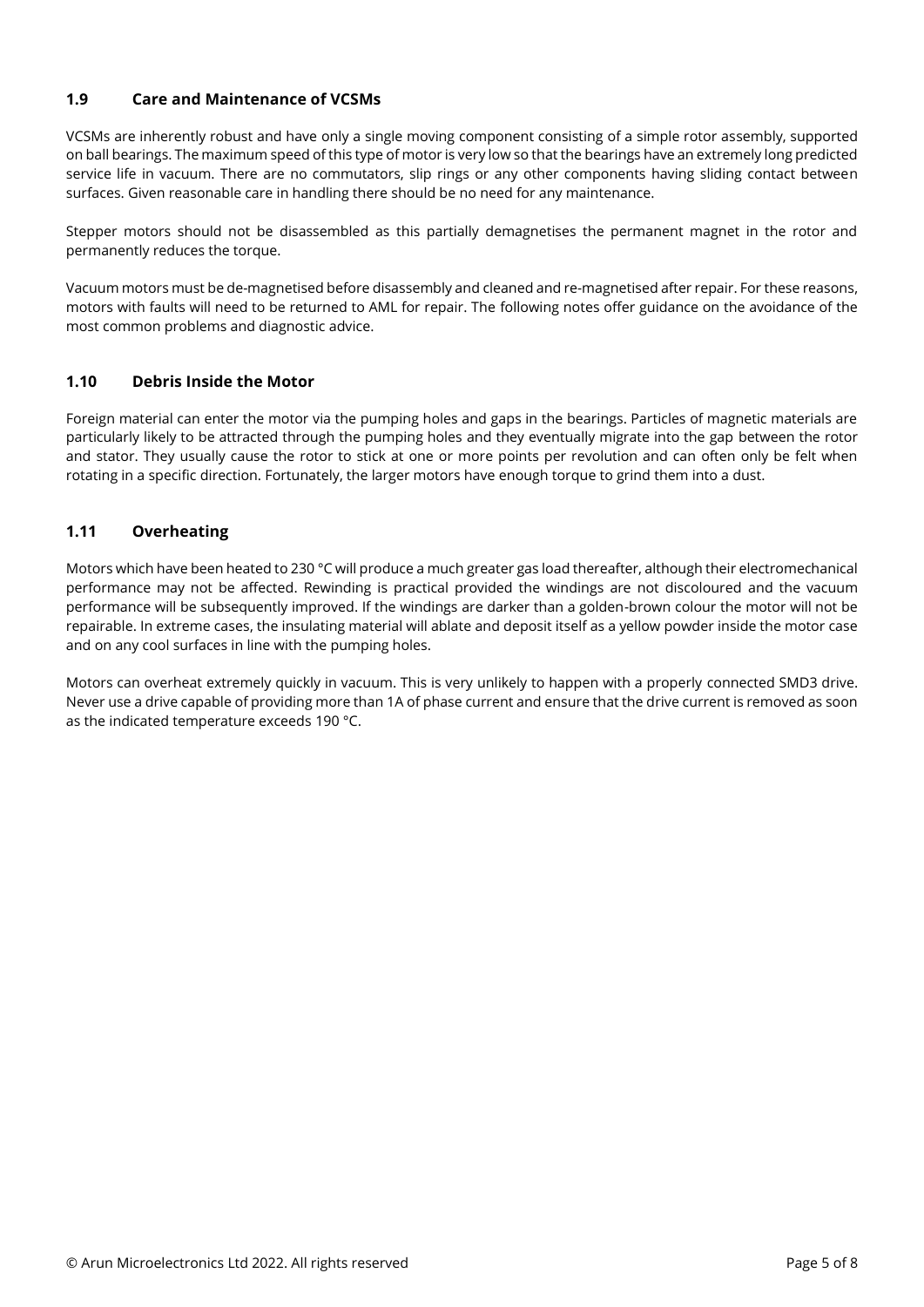# <span id="page-5-0"></span>**2. Design of Mechanisms for use with Vacuum Compatible Stepper Motors (VCSMs)**

The following section is an introduction to this topic and is intended to indicate the major mechanical and vacuum considerations for various types of mechanisms. A working knowledge of mechanics and vacuum construction techniques is assumed. AML supply a range of standard mechanisms which can be customised and also design special mechanisms and components.

# <span id="page-5-1"></span>**2.1 Rotation (Position Control)**

The load inertia coupled to the motor shaft should ideally be small compared to the rotor inertia of the motor. Load inertia up to two or three times that of the motor can be driven, without a significant difference to the maximum start speed and acceleration which is achieved by the unloaded motor. Load inertia of around ten times that of the motor can be driven with absolute synchronism, provided care is taken over-specifying the micro-step and acceleration parameters. Larger inertia loads should be driven through reduction gearing.

Significant loads should have their centre of gravity on their axis of rotation, unless they are rotating in a horizontal plane.

Angular resolution at the motor shaft is limited to a single step of 1.8°. The actual rest position within the step is determined mainly by the load friction and any torque imposed by the load on the motor at rest. If the rotor position is displaced θ° from the nominal step position the restoring torque increases approximately in proportion to sin(100 × θ)°. The maximum torque at the half step position is either the detent torque or the holding torque, depending on whether the motor is powered at rest. If the static friction and any torque due to an unbalanced load are known, this allows the rest position error to be estimated using the above approximation. The friction within the motor bearings is very low, so that a completely unloaded D42.2 motor will normally settle within 0.2° of the desired position if brought suddenly to rest from full stepping at 300 Hz.

Angular resolution may be improved by reduction gearing: this is discussed below.

Increasing angular resolution by step division is not recommended for vacuum applications, since the motor must be continually powered to maintain the micro-step position. The absolute improvement which could be gained by this method is small because of the increased significance of the uncertainty in the rest position.

## <span id="page-5-2"></span>**2.2 Rotation (Speed Control)**

In some applications, the precise position of a rotating load is not important or can be deduced by other means, but the speed of rotation may need to be controlled very precisely. Beam choppers and sample rotators for control of deposition uniformity are applications of this type. An increased load inertia may be desirable to smooth out the stepping action of the motor. Loads of up to about 1000 times the inertia of the motor can be controlled by using long acceleration ramps. Some steps may be lost during acceleration and retardation of such loads, but precise synchronism at constant stepping frequency is easily achieved and recognised.

Significant rotating loads should be balanced, at least to the extent that the torque presented to the motor shaft is less than the detent torque of the motor. The motor torque requirement will then be dominated by that required to accelerate the load.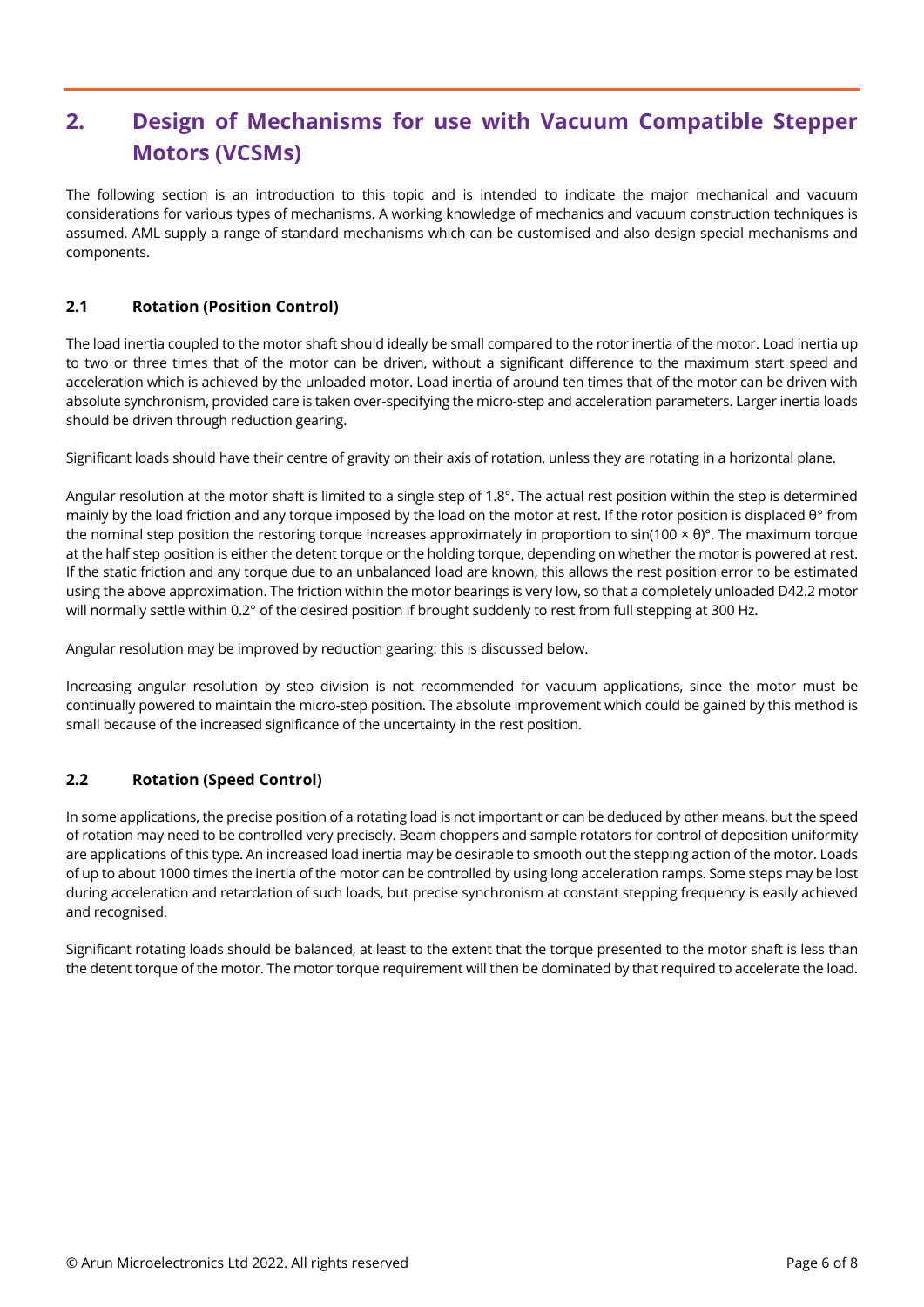# <span id="page-6-0"></span>**2.3 Translation**

Translation may be produced by a leadscrew and nut, wire-and-drum or rack-and-pinion mechanisms. The choice depends on the precision, length of travel, force and speed required.

Leadscrew-based translators are capable of exerting forces of kilograms with resolutions of a few microns per step. Accurate leadscrews are practical up to 300 mm long. With anti-backlash gearing between the motor and leadscrew, a resolution of one micron is practical. Anti-backlash nuts are not normally necessary for vertical motions. If a conventional nut is used with the leadscrew, the load will be dominated by friction, especially if there is a reduction gear between the lead screw and the motor shaft which reduces the reflected load inertia. Because of the lubrication restrictions and the slow speeds of UHV mechanisms, static friction is usually much more significant than dynamic friction. The optimum material for nuts is phosphor bronze and for leadscrews is stainless steel with a diamond-like coating (DLC). DLC has a very low coefficient of friction in vacuum. Burnishing or sputtering a layer of pure Molybdenum Disulphide on the leadscrew may be useful in reducing friction and wear. The typical coefficient of friction between these materials is 0.1 and typical efficiencies are 40% with ground trapezoidal threads. The gas load generated by frictional heating of the leadscrew is usually somewhat less than that of the motor. This may be reduced by changing to either a Molybdenum Disilicide or Tungsten Disilicide leadscrew coating.

For short translators with resolutions of a few microns, AML can supply motors with integral leadscrews formed on an extended motor shaft. This eliminates the need for a coupling arrangement and for the additional bearings which would be required to support a separate leadscrew.

Recirculating ball nuts for vacuum use are available. These offer much higher efficiencies but have a very high cost. They produce a very low gas load due to their low friction and can be used to exert forces of tens of kilograms. They can be loaded with selected balls to reduce backlash to an extremely low level. The form of the associated lead screw is special and longer lengths are available.

The frictional losses in drum or rack drives are lower than in conventional leadscrew drives and considerations of inertia usually dominate. Rack and pinion drives are suitable for travel up to a few hundred millimetres and wire-and-drum mechanisms may be made several metres long. The repeatability and backlash of all these alternative translation drives are much worse than with screw-driven schemes.

## <span id="page-6-1"></span>**2.4 Linear Guides**

Low-cost translation mechanisms can use simple bushes running on ground stainless steel rods. A variety of carbon-reinforced polymer materials, such as PEEK, are suitable for the bushes, although these are more expensive than phosphor bronze.

'V' groove rollers, tracks and crossed-roller guides are suitable for more accurate translators. The former has the advantage of being practical to 1 metre and have minimal overall length for a given travel. Crossed-roller slides are more rigid and can support larger loads, but at higher cost. Both types have preload adjustments. 'V' rollers have smaller load-bearing surfaces and only have a rolling contact at a single point and are consequently liable to greater wear if heavily loaded.

## <span id="page-6-2"></span>**2.5 Reduction Gearing**

The inertia of loads coupled by reduction gearing is reduced at the motor in proportion to the square of the reduction ratio. Where reduction gearing is used for load matching, the spur gear meshing with the motor pinion will normally dominate the load inertia and it is important to keep its diameter small. Anti-backlash gears and standard pinions should be used in the gear train to damp any resonances in the mechanism. Gears for use in UHV should be designed for low friction without lubrication and with dissimilar materials in contact to avoid cold-welding. Nitrogen ion-implantation of the rolling surfaces or complete Titanium Nitride coating of gears are effective means of achieving this and other desirable properties in all-stainless-steel gear trains.

#### <span id="page-6-3"></span>**2.6 Bearings**

Bearings for use in UHV should be unshielded and have a stainless-steel cage and race. The balls should be either stainless steel coated with some other material or solid ceramic. As an alternative, all-stainless bearings having a PTFE composite component in the race (which is designed to transfer to the balls), which are also suitable.